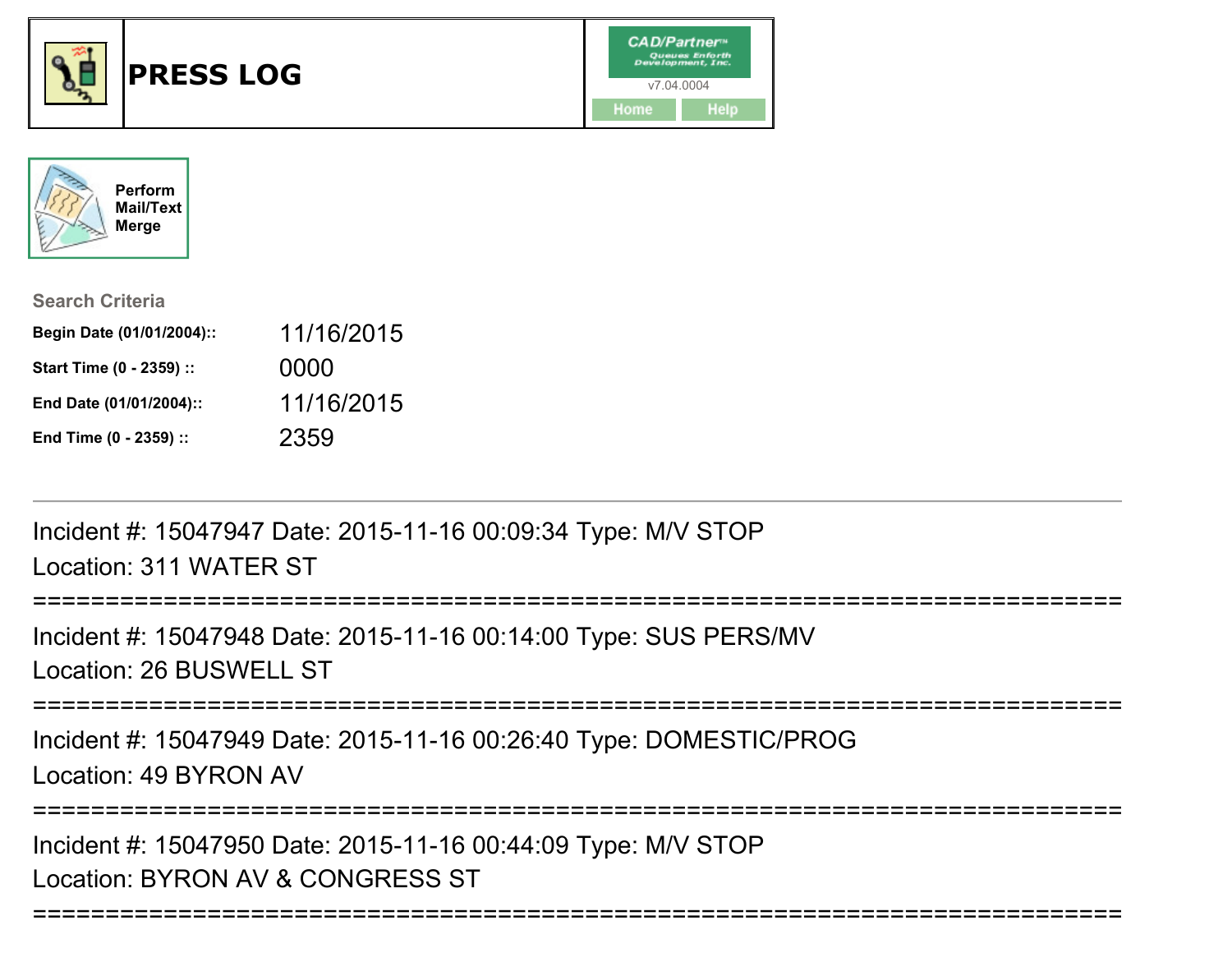## Incident #: 15047951 Date: 2015-11-16 01:29:10 Type: DOMESTIC/PASTLocation: 163 LAWRENCE ST FL REAR

Incident #: 15047952 Date: 2015-11-16 01:29:36 Type: AUTO ACC/UNK PILocation: 17 KENDALL ST

===========================================================================

Incident #: 15047953 Date: 2015-11-16 01:50:32 Type: A&B PROGLocation: 239 ANDOVER ST #2

===========================================================================

Incident #: 15047954 Date: 2015-11-16 02:04:15 Type: MEDIC SUPPORT

Location: 1 N BOYLSTON ST

===========================================================================

=========================

Incident #: 15047955 Date: 2015-11-16 02:04:41 Type: M/V STOPLocation: 203 ESSEX ST

===========================================================================

Incident #: 15047956 Date: 2015-11-16 02:13:45 Type: M/V STOPLocation: MARKET ST & PARKER ST

===========================================================================

Incident #: 15047957 Date: 2015-11-16 02:26:17 Type: NOISE ORDLocation: 6 WASHINGTON WY

===========================================================================

Incident #: 15047958 Date: 2015-11-16 02:26:58 Type: B&E/MV/PROGLocation: 13 DURANT ST

===========================================================================

Incident #: 15047959 Date: 2015-11-16 02:27:54 Type: AUTO ACC/NO PILocation: 495 LOWER DECKER / null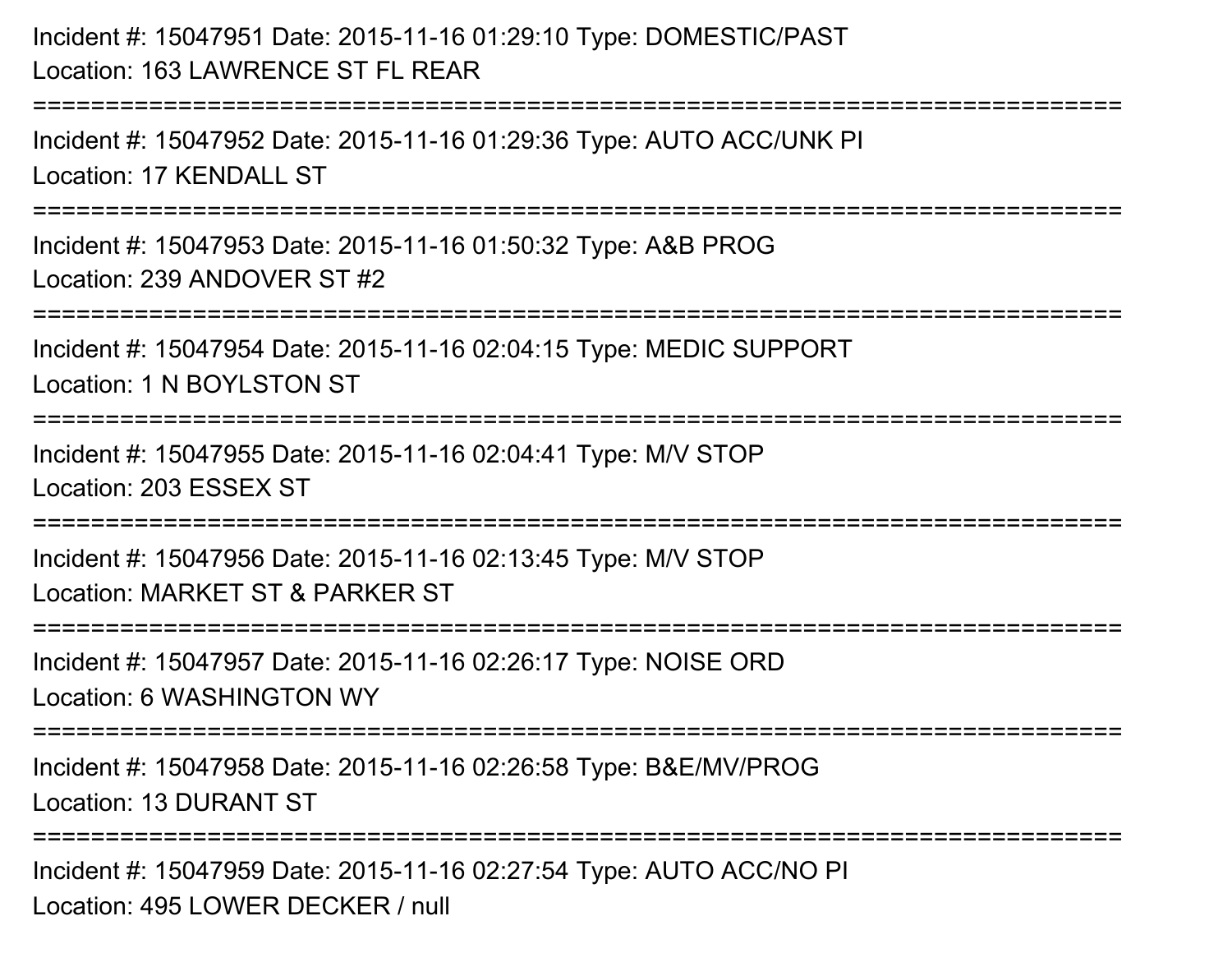Incident #: 15047960 Date: 2015-11-16 02:49:07 Type: AMBULANCE ASSSILocation: 10 WINSLOW PL #3

Location: 109 FOSTER ST FL 1

===========================================================================Incident #: 15047961 Date: 2015-11-16 03:03:26 Type: M/V STOPLocation: AVON ST & JACKSON ST===========================================================================Incident #: 15047962 Date: 2015-11-16 04:23:31 Type: B&E/PASTLocation: 654 ESSEX ST===========================================================================Incident #: 15047963 Date: 2015-11-16 04:44:38 Type: ALARMSLocation: 58 S BROADWAY===========================================================================Incident #: 15047964 Date: 2015-11-16 05:14:43 Type: SUS PERS/MVLocation: 17 DURHAM ST===========================================================================Incident #: 15047965 Date: 2015-11-16 05:58:53 Type: RECOV/STOL/MVLocation: SEVEN ELEVEN / 99 HAMPSHIRE ST===========================================================================Incident #: 15047966 Date: 2015-11-16 06:34:49 Type: TOW OF M/VLocation: COMMON ST & LAWRENCE ST===========================================================================Incident #: 15047967 Date: 2015-11-16 07:11:43 Type: CLOSE STREETLocation: HAMPSHIRE ST & PARK ST===========================================================================Incident #: 15047968 Date: 2015-11-16 07:20:02 Type: ALARMS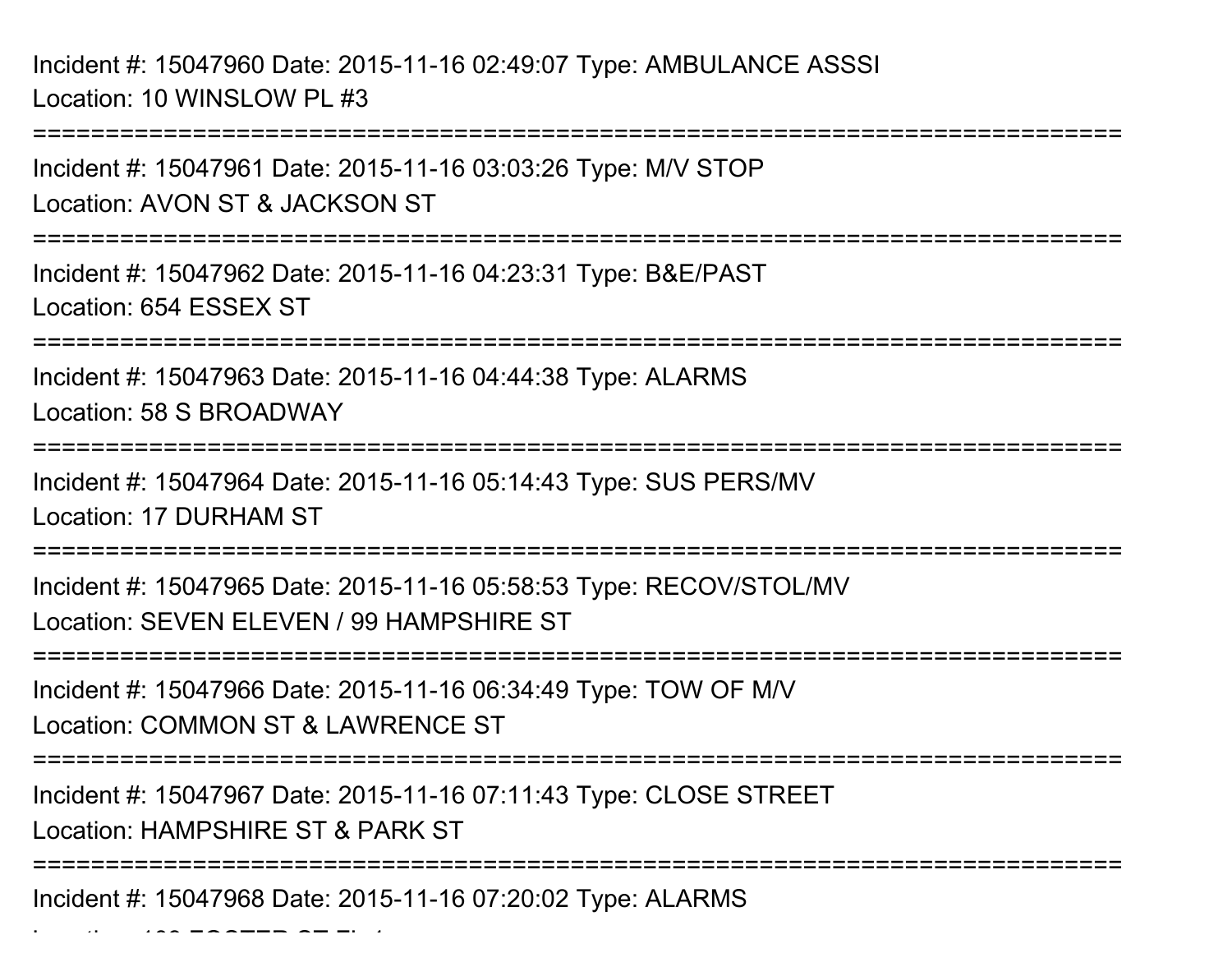===========================================================================

Incident #: 15047969 Date: 2015-11-16 07:28:57 Type: PRISONER CHKLocation: LOWELL

===========================================================================

Incident #: 15047970 Date: 2015-11-16 07:32:04 Type: PRISONER CHKLocation: TEWKSBURY ST

===========================================================================

Incident #: 15047971 Date: 2015-11-16 07:35:50 Type: MAL DAMAGELocation: RESERVOIR ST

===========================================================================

Incident #: 15047972 Date: 2015-11-16 07:37:17 Type: CLOSE STREETLocation: AVON ST

===========================================================================

Incident #: 15047973 Date: 2015-11-16 07:37:54 Type: CLOSE STREETLocation: JACKSON ST

===========================================================================

Incident #: 15047974 Date: 2015-11-16 07:56:57 Type: TOW/REPOSSEDLocation: 74 INMAN ST

===========================================================================

Incident #: 15047975 Date: 2015-11-16 08:00:50 Type: 209A/VIOLATIONLocation: 80 BAILEY ST #1 REAR

===============

Incident #: 15047976 Date: 2015-11-16 08:26:37 Type: PARK & WALKLocation: BROADWAY

===========================================================================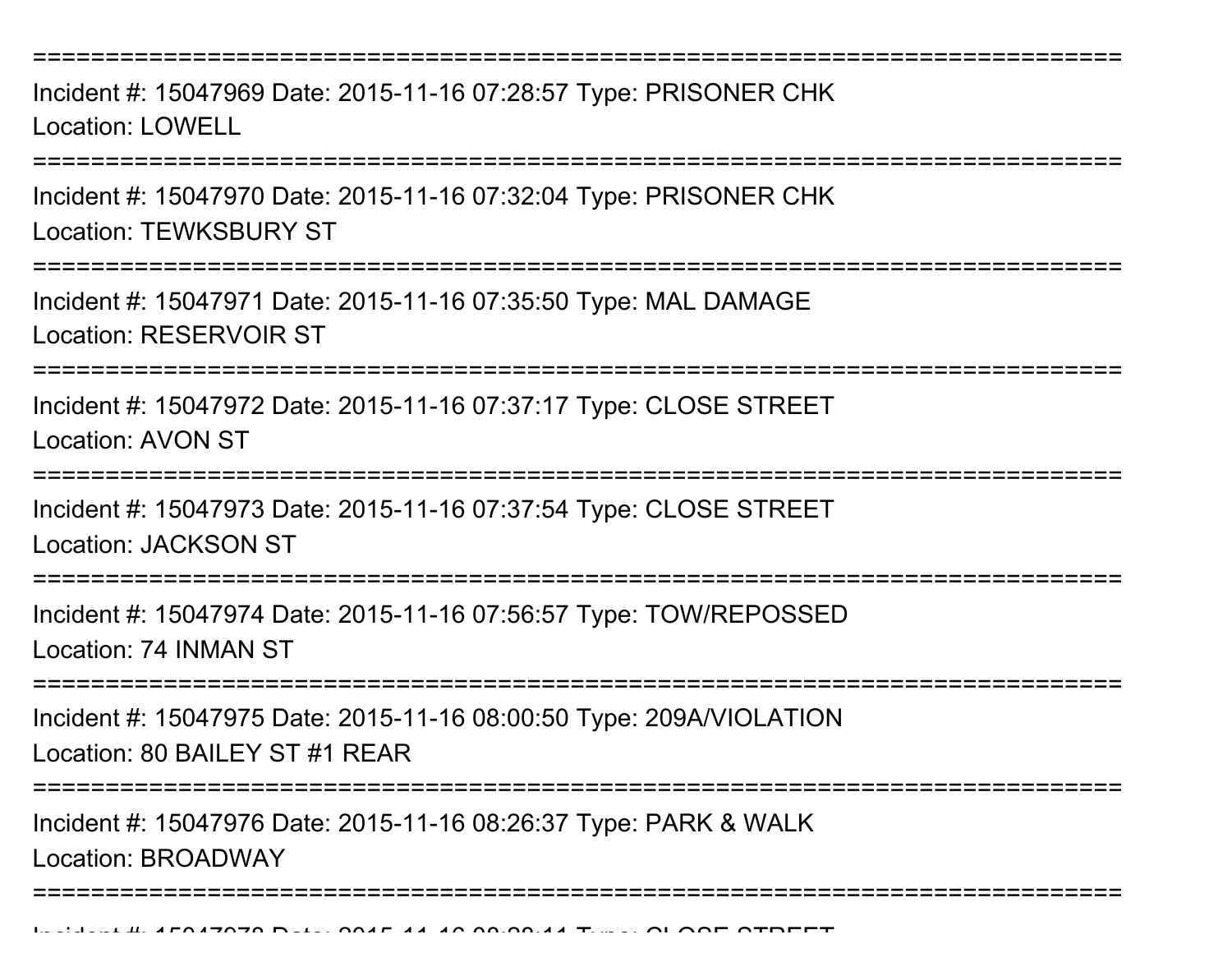Location: AVON ST & JACKSON ST

===========================================================================

Incident #: 15047977 Date: 2015-11-16 08:37:40 Type: E911 HANGUPLocation: 17 ROCKWOOD LN

===========================================================================

Incident #: 15047979 Date: 2015-11-16 08:44:29 Type: CK WELL BEINGLocation: 158 BERKEL FY ST

===========================================================================

Incident #: 15047980 Date: 2015-11-16 08:47:55 Type: B&E/MV/PASTLocation: 19 GROTON ST

===========================================================================

Incident #: 15047981 Date: 2015-11-16 08:51:46 Type: GENERAL SERVLocation: 70 N PARISH RD

===========================================================================

Incident #: 15047982 Date: 2015-11-16 09:19:57 Type: NOISE ORDLocation: 517 HAMPSHIRE ST FL 3RDFL

===================

Incident #: 15047983 Date: 2015-11-16 09:26:09 Type: HIT & RUN M/V

Location: S BROADWAY & WEARE ST

===========================================================================

Incident #: 15047984 Date: 2015-11-16 09:30:22 Type: PARK & WALK

Location: BRADFORD ST & BROADWAY

===========================================================================

===========================================================================

Incident #: 15047985 Date: 2015-11-16 09:40:30 Type: ALARM/BURGLocation: LAZARUS HOUSE ST MARTIN / 121 ESSEX ST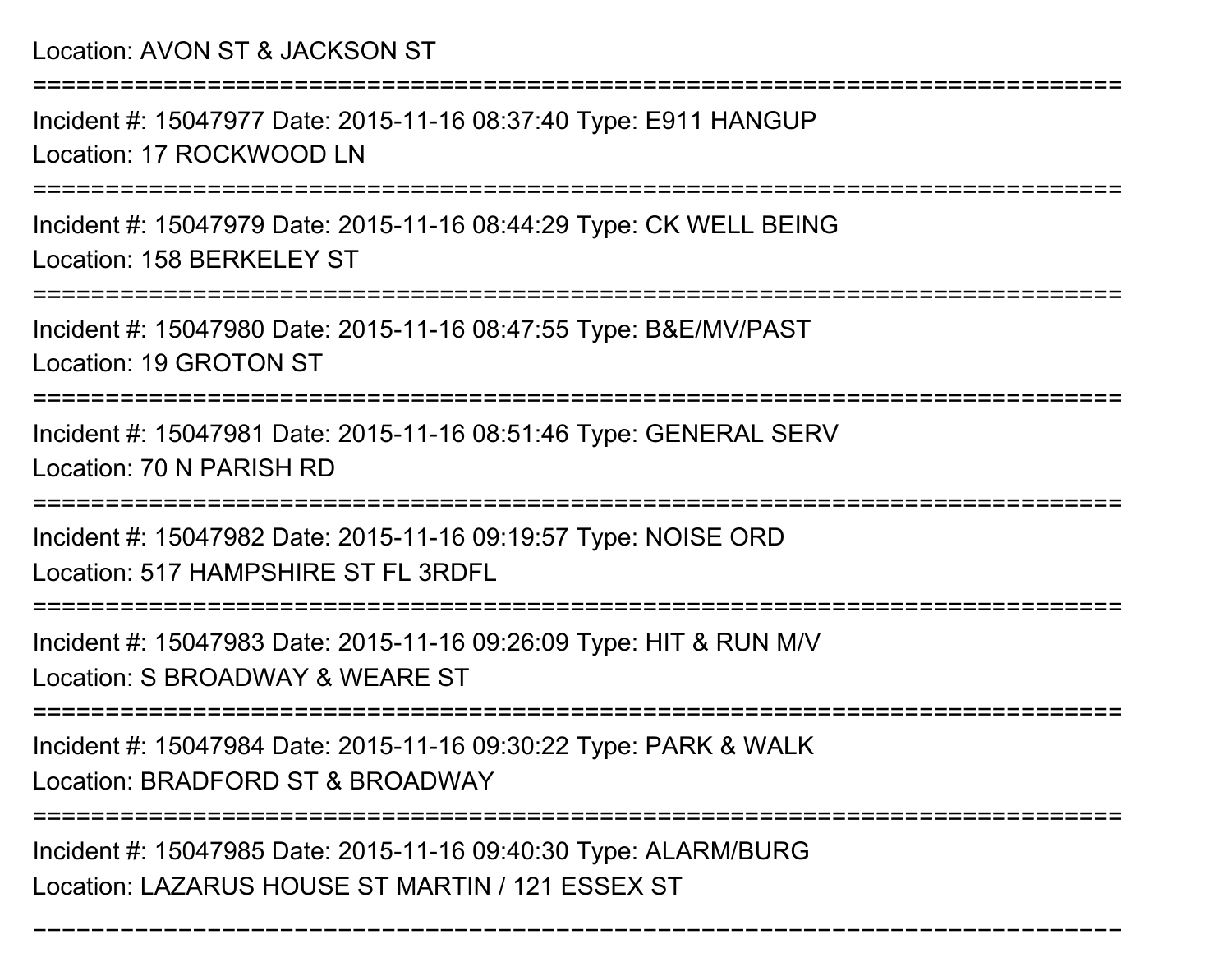Incident #: 15047986 Date: 2015-11-16 09:44:20 Type: DISTURBANCELocation: MAACO / 660 S UNION ST===========================================================================Incident #: 15047987 Date: 2015-11-16 09:46:55 Type: WARRANT SERVELocation: 9 GALE ST ===========================================================================Incident #: 15047988 Date: 2015-11-16 09:58:54 Type: LARCENY/PASTLocation: 22 NESMITH ST===========================================================================Incident #: 15047989 Date: 2015-11-16 10:02:32 Type: GENERAL SERVLocation: 55 BOWDOIN ST===========================================================================Incident #: 15047990 Date: 2015-11-16 10:05:27 Type: 209A/SERVELocation: 224 CYPRESS AV===========================================================================Incident #: 15047992 Date: 2015-11-16 10:07:33 Type: A&B D/W PASTLocation: 22 CHANDLER ST ===========================================================================Incident #: 15047991 Date: 2015-11-16 10:11:07 Type: CK WELL BEINGLocation: 372 ELM ST===========================================================================Incident #: 15047993 Date: 2015-11-16 10:22:42 Type: ALARM/BURGLocation: BULLDOG LIMITED / 620 ESSEX ST===========================================================================Incident #: 15047995 Date: 2015-11-16 10:24:46 Type: FRAUDLocation: 85 BRADFORD ST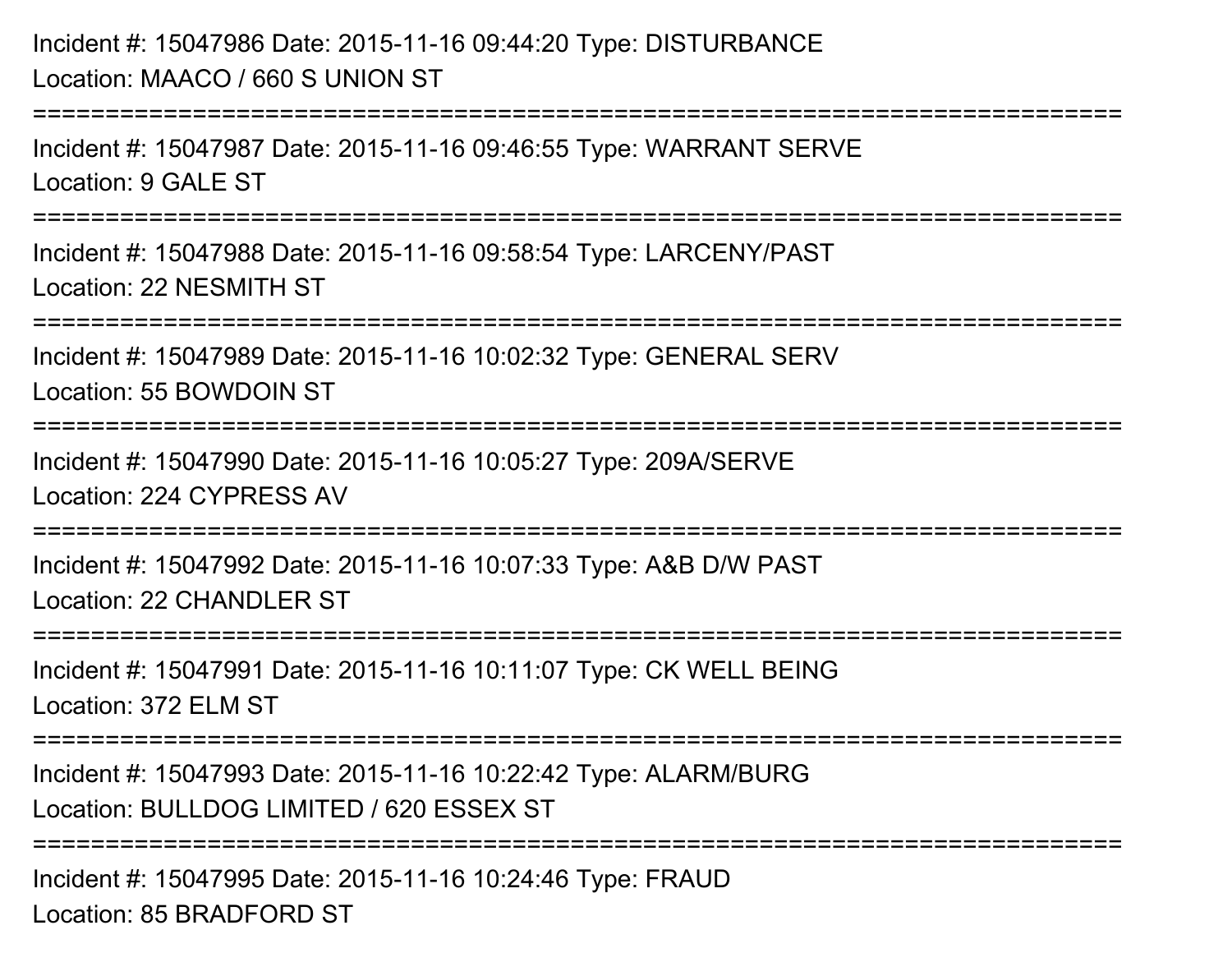Incident #: 15047994 Date: 2015-11-16 10:24:59 Type: TRESPASSINGLocation: 4 SYLVESTER ST

===========================================================================

===========================================================================

Incident #: 15047996 Date: 2015-11-16 10:26:08 Type: INVESTIGATIONLocation: HOLY FAMILY / null

===========================================================================

Incident #: 15047997 Date: 2015-11-16 10:34:27 Type: GEN OFFENCESLocation: 115 MARKET ST

===========================================================================

Incident #: 15047998 Date: 2015-11-16 10:41:32 Type: DOMESTIC/PASTLocation: ESSEX ST & LAWRENCE ST

===========================================================================

Incident #: 15047999 Date: 2015-11-16 10:54:55 Type: SUS PERS/MVLocation: 35 EUTAW ST

===========================================================================

Incident #: 15048000 Date: 2015-11-16 11:00:15 Type: WIRE DOWNLocation: CLIFTON ST & DRACUT ST

===========================================================================

Incident #: 15048001 Date: 2015-11-16 11:01:16 Type: B&E FOLLOW UPLocation: 654 ESSEX ST

===========================================================================

Incident #: 15048002 Date: 2015-11-16 11:01:21 Type: TRESPASSINGLocation: 16 CANTERBURY ST

===========================================================================

Incident #: 15048003 Date: 2015-11-16 11:09:07 Type: THREATS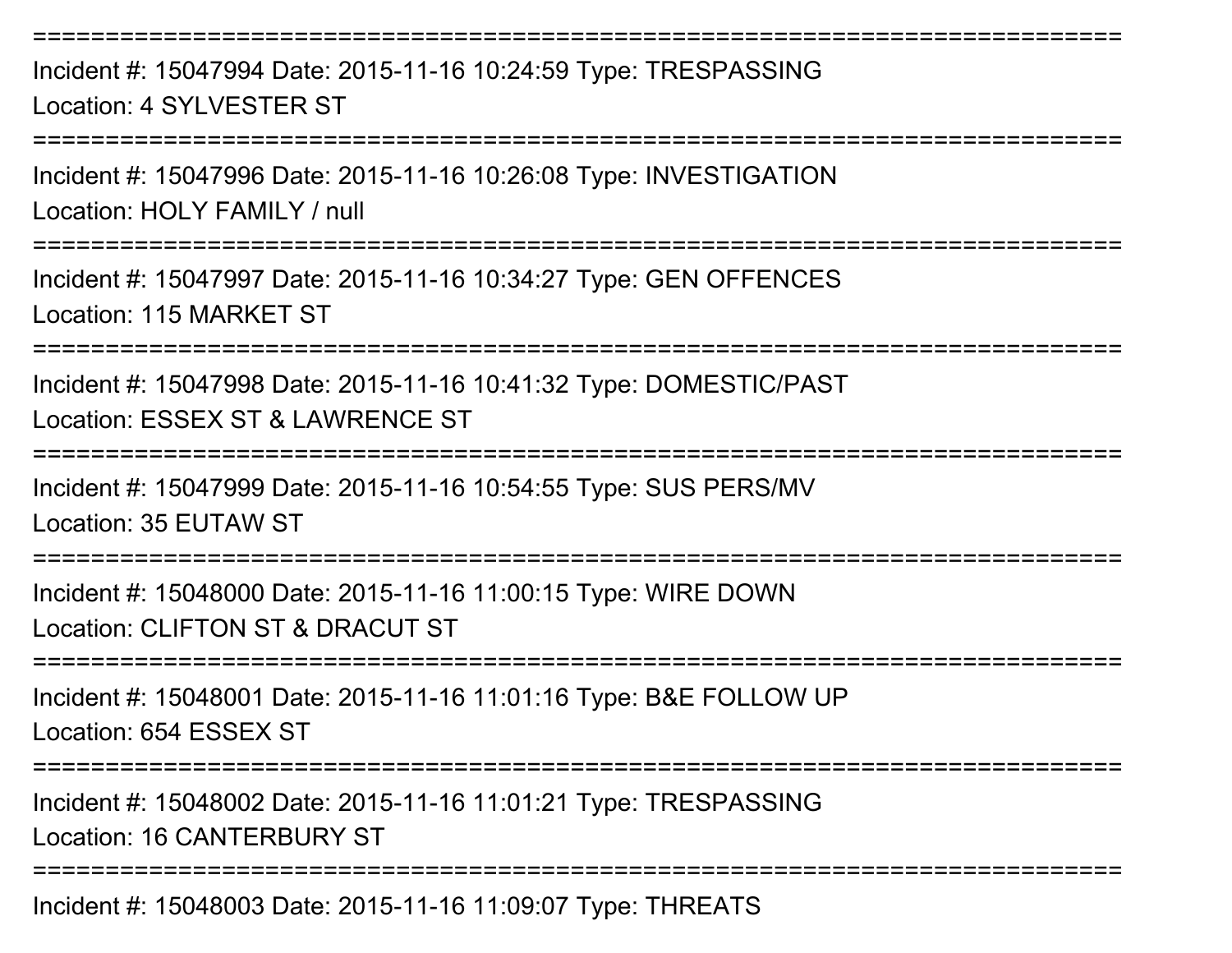===========================================================================

Incident #: 15048004 Date: 2015-11-16 11:24:46 Type: GENERAL SERVLocation: 70 N PARISH RD

===========================================================================

Incident #: 15048005 Date: 2015-11-16 11:28:00 Type: UNATENEDCHILDLocation: 22 SHERIDAN ST

===========================================================================

Incident #: 15048006 Date: 2015-11-16 11:39:17 Type: TOW OF M/VLocation: 117 TRENTON ST

===========================================================================

Incident #: 15048007 Date: 2015-11-16 11:42:43 Type: SUS PERS/MVLocation: 56 NESMITH ST

===========================================================================

Incident #: 15048008 Date: 2015-11-16 11:48:44 Type: RECOV/STOL/MVLocation: BUSWELL ST & MONMOUTH ST

===========================================================================

Incident #: 15048009 Date: 2015-11-16 11:58:17 Type: GENERAL SERVLocation: 18 WARWICK ST

**=====================** 

Incident #: 15048010 Date: 2015-11-16 12:00:50 Type: DRUG VIO

Location: BROADWAY & CROSS ST

Incident #: 15048012 Date: 2015

**=================** 

Incident #: 15048011 Date: 2015-11-16 12:20:34 Type: AUTO ACC/NO PILocation: CUMBERLAND FARMS / S BROADWAY

===========================================================================

- *11 16 16 21* - 1 <del>-</del> 1 - 11 - 11 - 11 - 12 - 12 - 14<br>-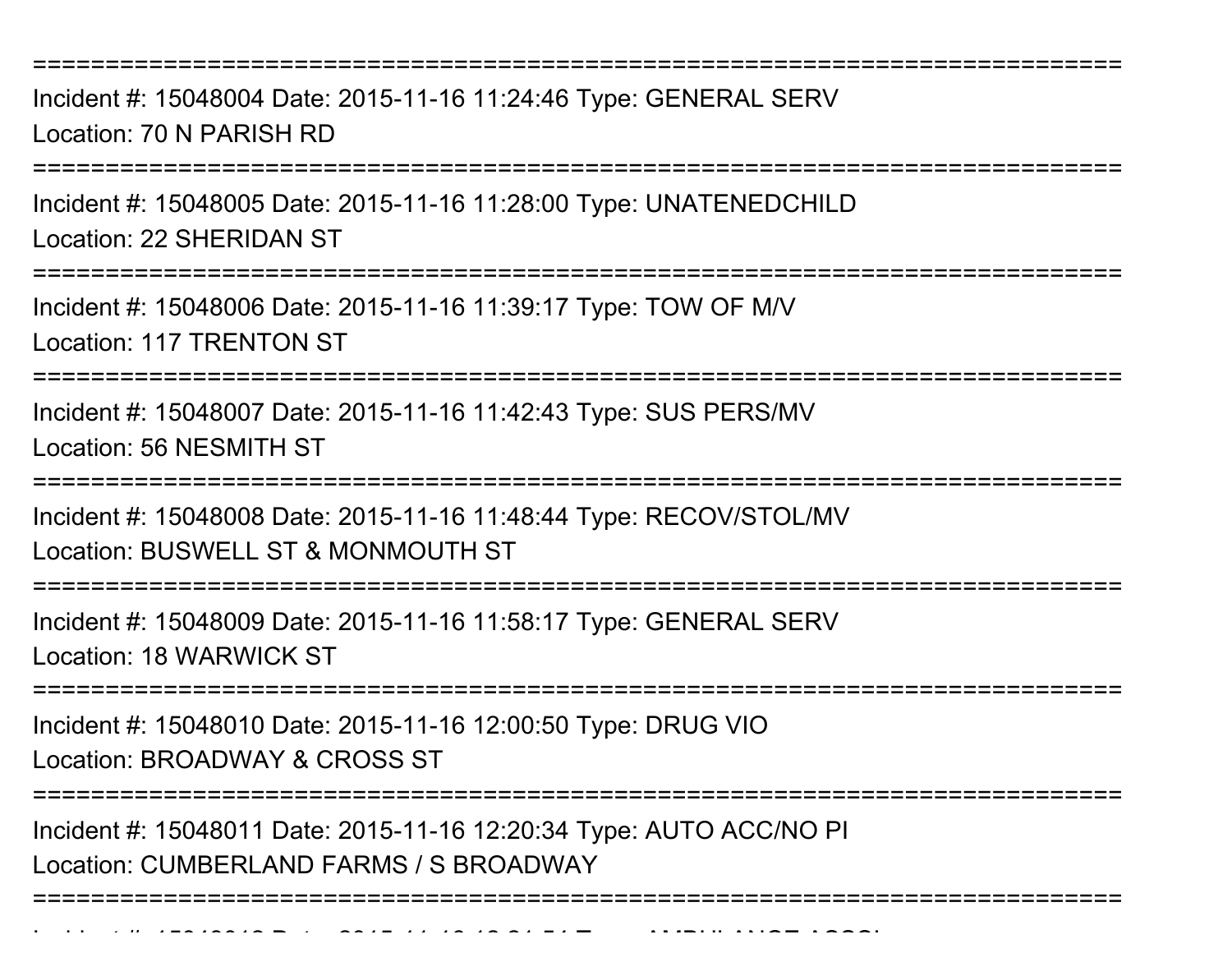| Location: OLD HIGH SCHOOL / 233 HAVERHILL ST                                                         |
|------------------------------------------------------------------------------------------------------|
| Incident #: 15048013 Date: 2015-11-16 12:48:26 Type: DOMESTIC/PROG<br>Location: 19 HUDSON AV         |
| Incident #: 15048014 Date: 2015-11-16 12:50:33 Type: E911 HANGUP<br>Location: 64 AVON ST FL 1ST      |
| Incident #: 15048015 Date: 2015-11-16 13:00:29 Type: MISSING PERS<br>Location: 233 HAVERHILL ST      |
| Incident #: 15048016 Date: 2015-11-16 13:13:35 Type: A&B PAST<br>Location: 16 CANTERBURY ST          |
| Incident #: 15048017 Date: 2015-11-16 13:14:29 Type: FIGHT<br>Location: 17 SPRING ST                 |
| Incident #: 15048018 Date: 2015-11-16 13:14:57 Type: FIGHT<br>Location: 17 SPRING ST                 |
| Incident #: 15048019 Date: 2015-11-16 13:24:53 Type: LOUD NOISE<br>Location: 517 HAMPSHIRE ST FL 3RD |
| Incident #: 15048020 Date: 2015-11-16 13:46:02 Type: AUTO ACC/NO PI                                  |

Location: 34 HAVERHILL ST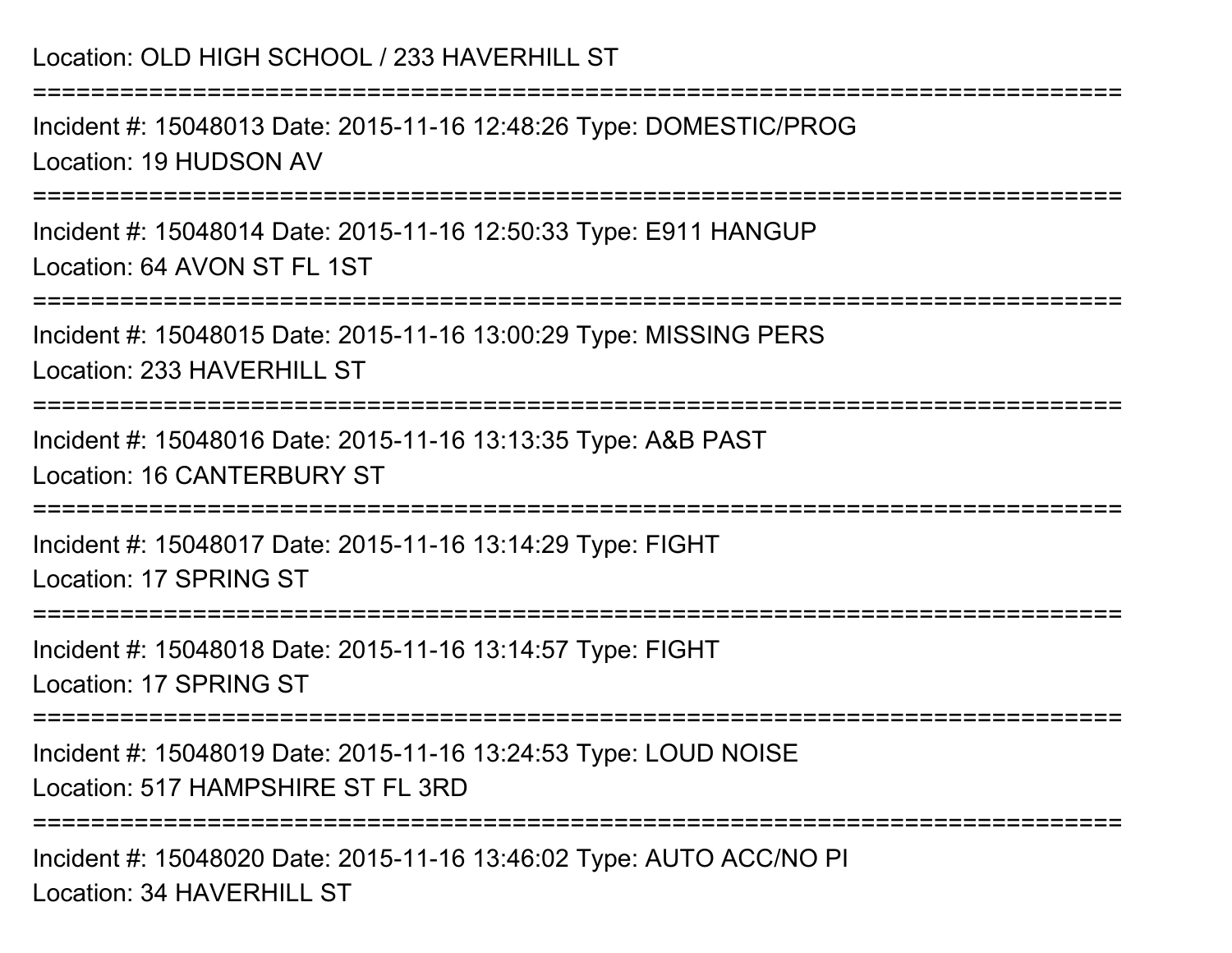## Incident #: 15048021 Date: 2015-11-16 13:52:04 Type: WOMAN DOWNLocation: BURGER KING / 187 BROADWAY

```
===========================================================================Incident #: 15048022 Date: 2015-11-16 13:57:58 Type: INVESTIGATIONLocation: 80 BODWELL ST===========================================================================Incident #: 15048023 Date: 2015-11-16 14:03:16 Type: UNWANTEDGUESTLocation: 55 WILMOT ST===========================================================================Incident #: 15048024 Date: 2015-11-16 14:08:25 Type: MAL DAMAGELocation: BROADWAY & ESSEX ST===========================================================================Incident #: 15048025 Date: 2015-11-16 14:15:25 Type: DISTURBANCELocation: 29 ALDER ST FL 1STFL
===========================================================================Incident #: 15048026 Date: 2015-11-16 14:27:20 Type: DISTURBANCELocation: 372 ELM ST FL 1STFL===========================================================================Incident #: 15048027 Date: 2015-11-16 14:32:40 Type: STOL/MV/PASLocation: 271 BROADWAY====================
Incident #: 15048028 Date: 2015-11-16 14:57:19 Type: AUTO ACC/NO PILocation: MERRIMACK ST & N ANDOVER LINE===========================================================================Incident #: 15048029 Date: 2015-11-16 15:01:46 Type: LIC PLATE STOLocation: 150 BERNARD AV
```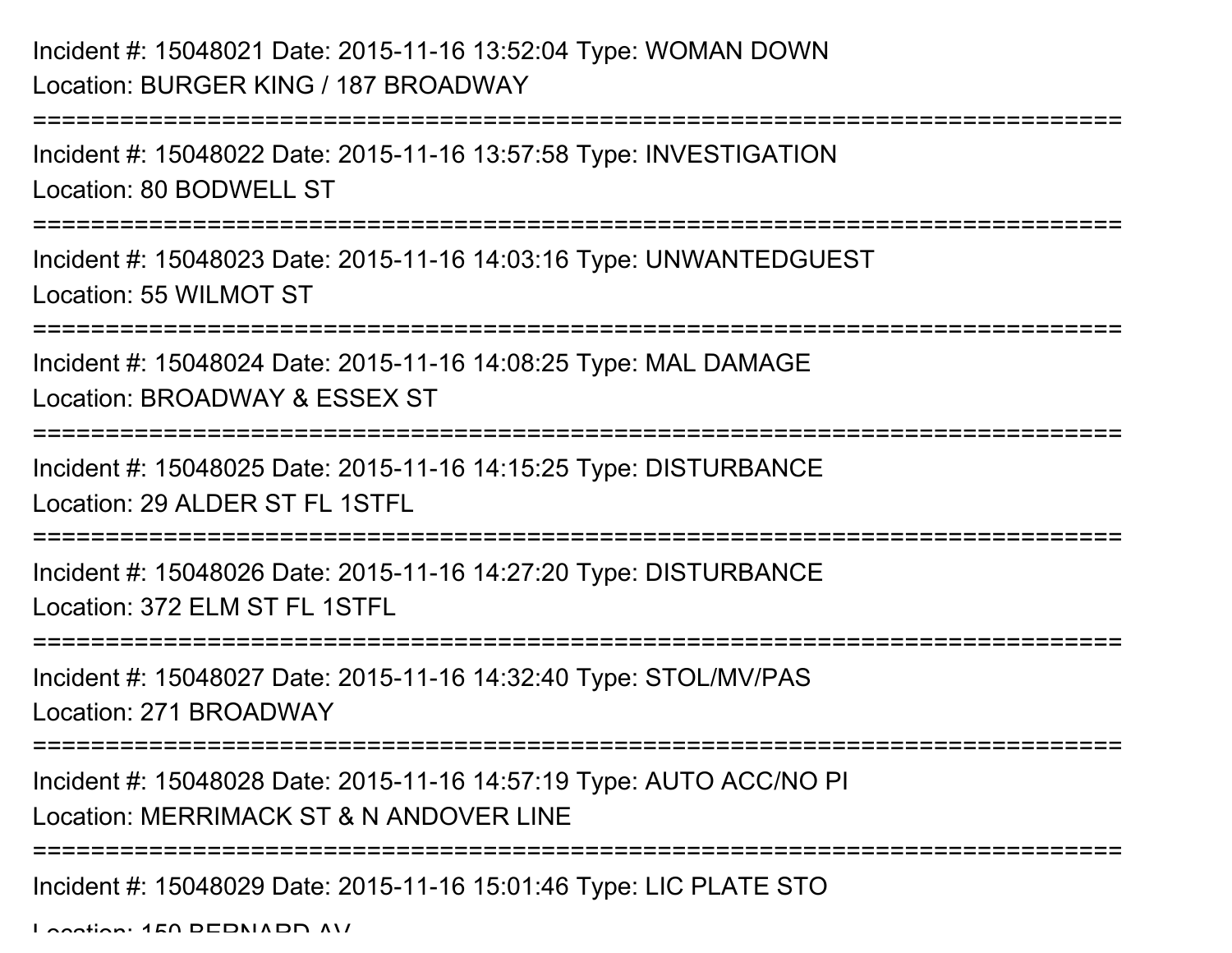Incident #: 15048030 Date: 2015-11-16 15:05:05 Type: WARRANT SERVELocation: 40 LAWRENCE ST #339

===========================================================================

===========================================================================

Incident #: 15048031 Date: 2015-11-16 15:11:14 Type: MEDIC SUPPORTLocation: 383 HAVERHILL ST #28

===========================================================================

Incident #: 15048032 Date: 2015-11-16 15:11:43 Type: AUTO ACC/PILocation: CORNISH ST & KNOX ST

===========================================================================

Incident #: 15048033 Date: 2015-11-16 15:13:22 Type: AUTO ACC/NO PILocation: WINTHROP AV

====================

Incident #: 15048034 Date: 2015-11-16 15:49:17 Type: MEDIC SUPPORTLocation: AMESBURY ST & CANAL ST

===========================================================================

Incident #: 15048035 Date: 2015-11-16 16:12:22 Type: SEARCHWARRANTLocation: 27 ALDER ST

======================

Incident #: 15048036 Date: 2015-11-16 16:19:56 Type: INVESTIGATION

Location: 90 LOWELL ST

===========================================================================

Incident #: 15048037 Date: 2015-11-16 16:22:08 Type: A&B PAST

Location: ALDER ST & JUNIPER ST

===========================================================================

Incident #: 15048038 Date: 2015-11-16 16:29:51 Type: A&B D/W PAST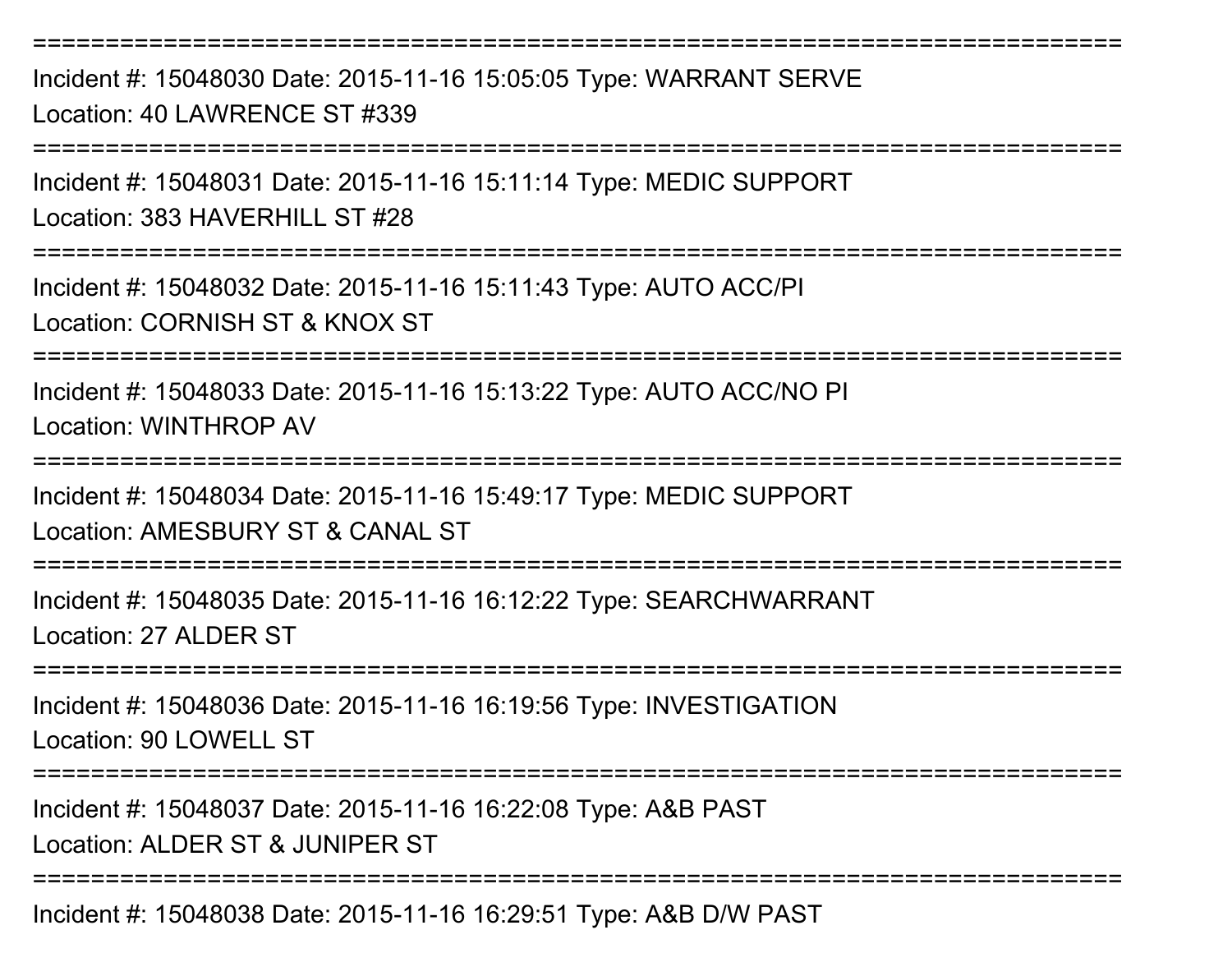Location: 35 AVON ST

===========================================================================Incident #: 15048039 Date: 2015-11-16 16:35:06 Type: ANIMAL COMPLLocation: 4 MT VERNON ST===========================================================================Incident #: 15048040 Date: 2015-11-16 16:35:51 Type: SUS PERS/MVLocation: SPEEDWAY / 615 BROADWAY ===========================================================================Incident #: 15048041 Date: 2015-11-16 16:47:10 Type: MEDIC SUPPORTLocation: 204 S UNION ST FL 2NDFL===========================================================================Incident #: 15048042 Date: 2015-11-16 16:48:30 Type: MV/BLOCKINGLocation: NEWBURY ST & SUMMER ST===========================================================================Incident #: 15048043 Date: 2015-11-16 16:54:36 Type: ALARM/BURGLocation: JEHOVAHS WITNESS / 35 FERRY ST===========================================================================Incident #: 15048044 Date: 2015-11-16 17:13:23 Type: GUN CALLLocation: 19 N BOYLSTON ST============================== Incident #: 15048045 Date: 2015-11-16 17:30:04 Type: AUTO ACC/NO PILocation: 350 WINTHROP AV

Incident #: 15048046 Date: 2015-11-16 17:39:01 Type: AUTO ACC/NO PILocation: BROADWAY & MANCHESTER ST

===========================================================================

===========================================================================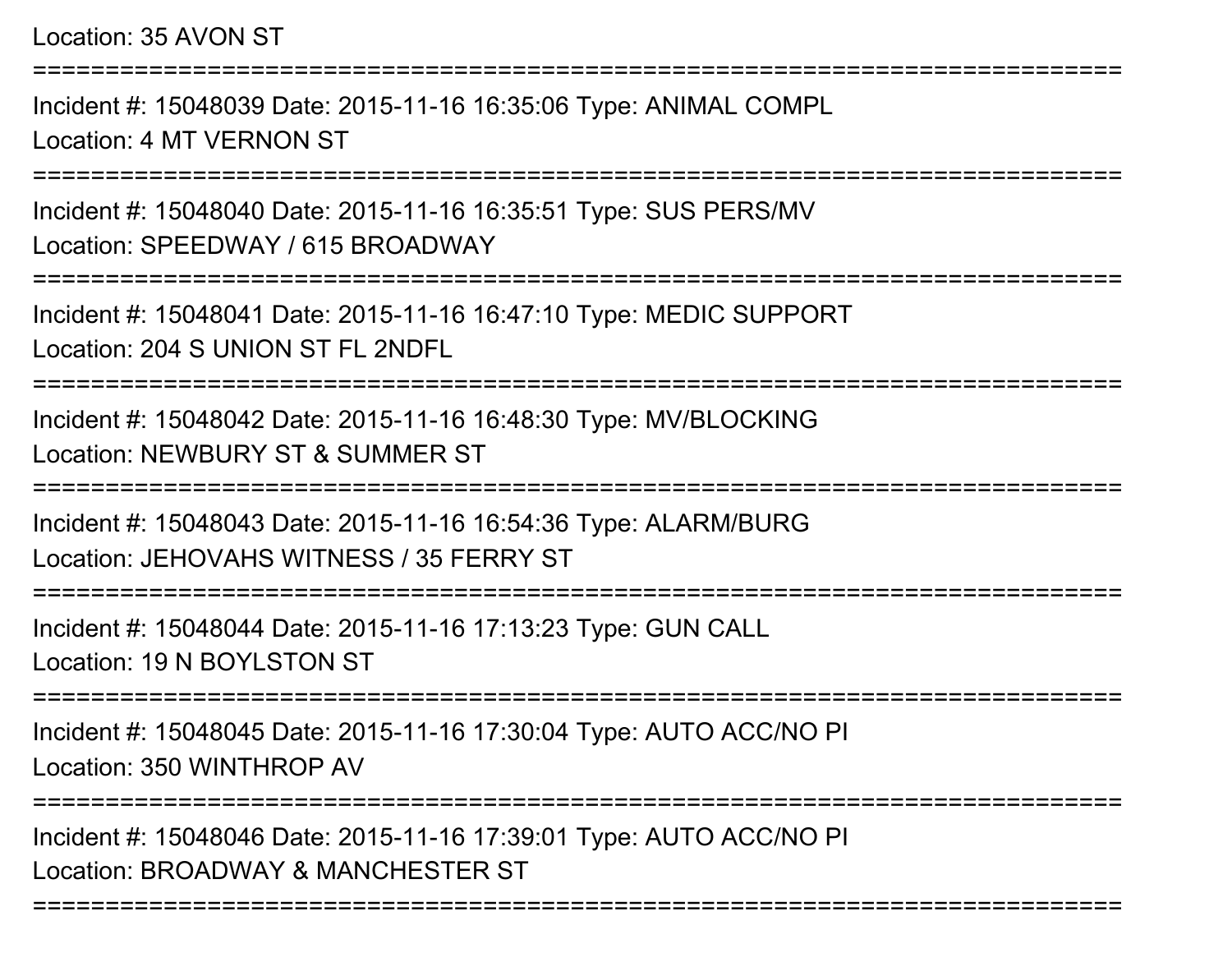## Location: CAMBRIDGE ST & S UNION ST

Incident #: 15048048 Date: 2015-11-16 17:53:42 Type: M/V STOPLocation: 32 LAWRENCE ST

===========================================================================

===========================================================================

Incident #: 15048049 Date: 2015-11-16 18:01:10 Type: MV/BLOCKINGLocation: 15 MERRIMACK VIEW CT

===========================================================================

Incident #: 15048050 Date: 2015-11-16 18:02:23 Type: SUICIDE ATTEMPTLocation: 88 BEACON ST #12

===========================================================================

Incident #: 15048051 Date: 2015-11-16 18:13:33 Type: DISORDERLYLocation: CENTRAL CATHOLIC HIGH SCHOOL / 300 HAMPSHIRE ST

===========================================================================

Incident #: 15048052 Date: 2015-11-16 18:33:03 Type: M/V STOPLocation: FRANKLIN ST & LOWELL ST

===========================================================================

Incident #: 15048053 Date: 2015-11-16 18:59:15 Type: CK WELL BEINGLocation: 24 KENWOOD PL

===========================================================================

Incident #: 15048054 Date: 2015-11-16 19:01:24 Type: MAL DAMAGELocation: 200 COMMON ST

===========================================================================

Incident #: 15048055 Date: 2015-11-16 20:17:08 Type: 209A/VIOLATIONLocation: CANAL ST GYM / 250 CANAL ST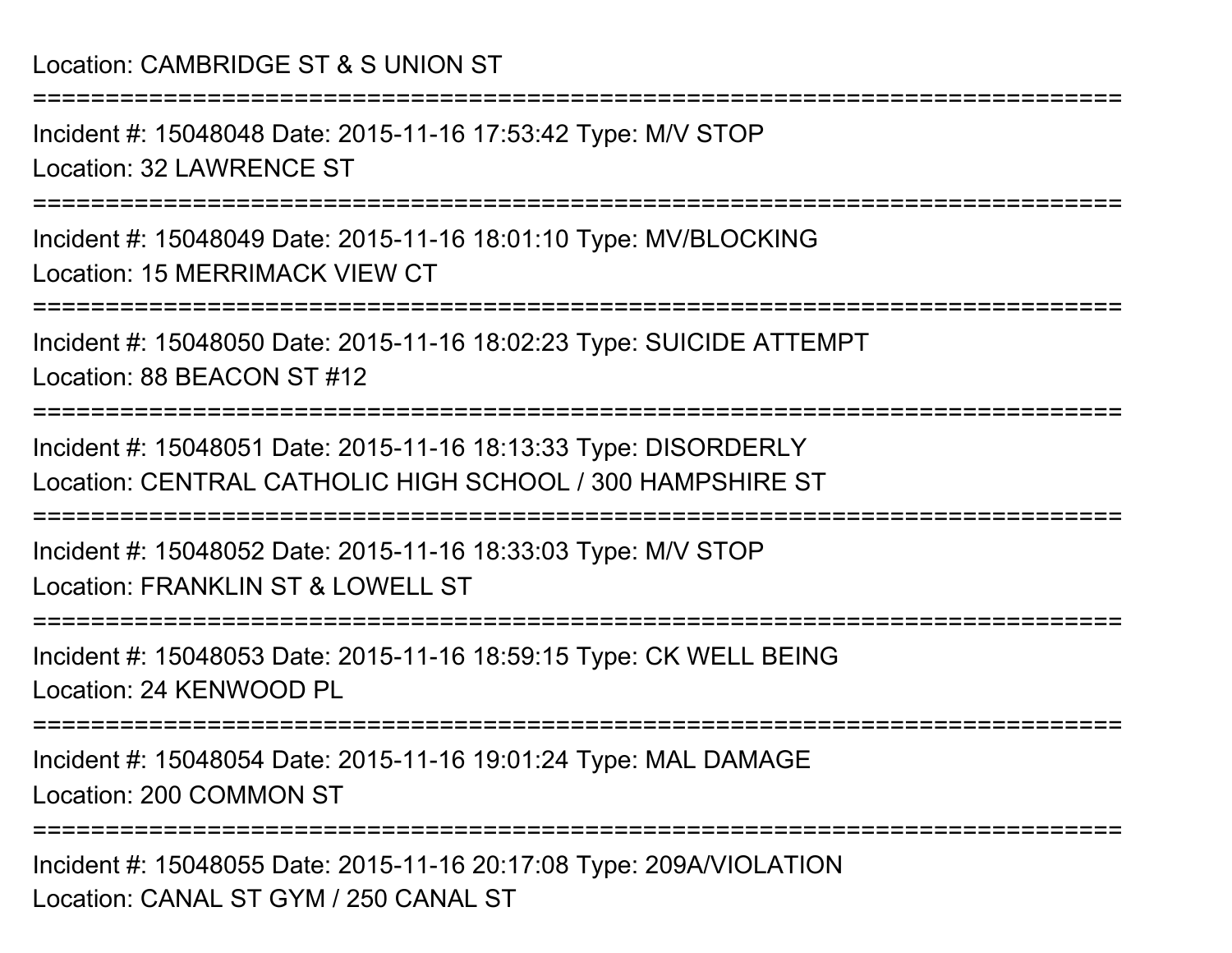Incident #: 15048056 Date: 2015-11-16 20:18:35 Type: ROBBERY ARMEDLocation: 75 JACKSON ST

Incident #: 15048057 Date: 2015-11-16 20:23:00 Type: WARRANT SERVELocation: 370 LOWELL ST

===========================================================================

===========================================================================

Incident #: 15048058 Date: 2015-11-16 20:46:35 Type: MEDIC SUPPORTLocation: 161 SARATOGA ST FL 3

===========================================================================

Incident #: 15048059 Date: 2015-11-16 20:47:34 Type: M/V STOPLocation: AMESBURY ST & LOWELL ST

```
===========================================================================
```
Incident #: 15048060 Date: 2015-11-16 20:58:19 Type: LARCENY/PASTLocation: 40 LAWRENCE ST

===========================================================================

Incident #: 15048061 Date: 2015-11-16 21:18:43 Type: ANIMAL COMPLLocation: 80 HOLLY ST

===========================================================================

Incident #: 15048062 Date: 2015-11-16 21:19:08 Type: MEDIC SUPPORTLocation: 96 WILLOW ST FL 1

===========================================================================

Incident #: 15048063 Date: 2015-11-16 21:51:57 Type: M/V STOP

Location: 195 LAWRENCE ST

===========================================================================

Incident #: 15048064 Date: 2015-11-16 22:03:34 Type: DISTURBANCE